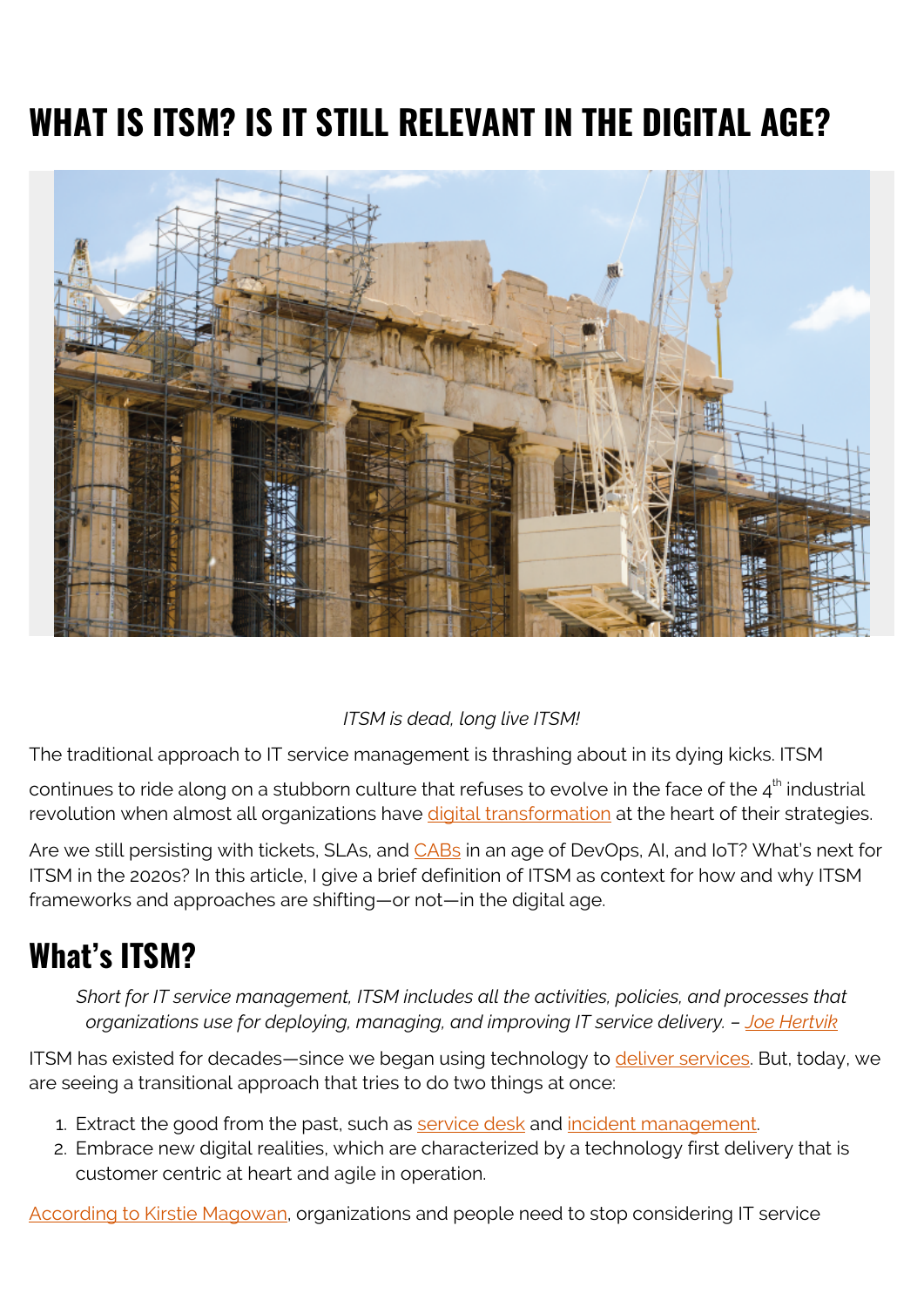management as its own silo that delivers technology solutions. Instead, we need to think about service management holistically, as a key vehicle for delivering business value—not just IT value.



#### **ITSM frameworks reflect this shift**

There have been many service management frameworks and standards in existence over the last 30 years. And you'd better believe that they are not going away anytime soon.

Let's look at how some of the [main ITSM frameworks](https://blogs.bmc.com/blogs/itsm-frameworks-popular/) have evolved over time, especially with a view of the digital age.

#### **ITIL®**

If there is a framework that has refused to die in the face of the digital age, it is ITIL. Many in the field held the opinion that **ITIL version 3** was no longer fit for purposes, especially in a cloud-centric environment where agile and DevOps are mainstay.

But, through a crowdsourced effort,  $\frac{|\text{Tr} L_4|}{4}$  has breathed new life into this aging framework, introducing a modern digital operating model that is practical and flexible for not only IT professionals but anyone working in this new world.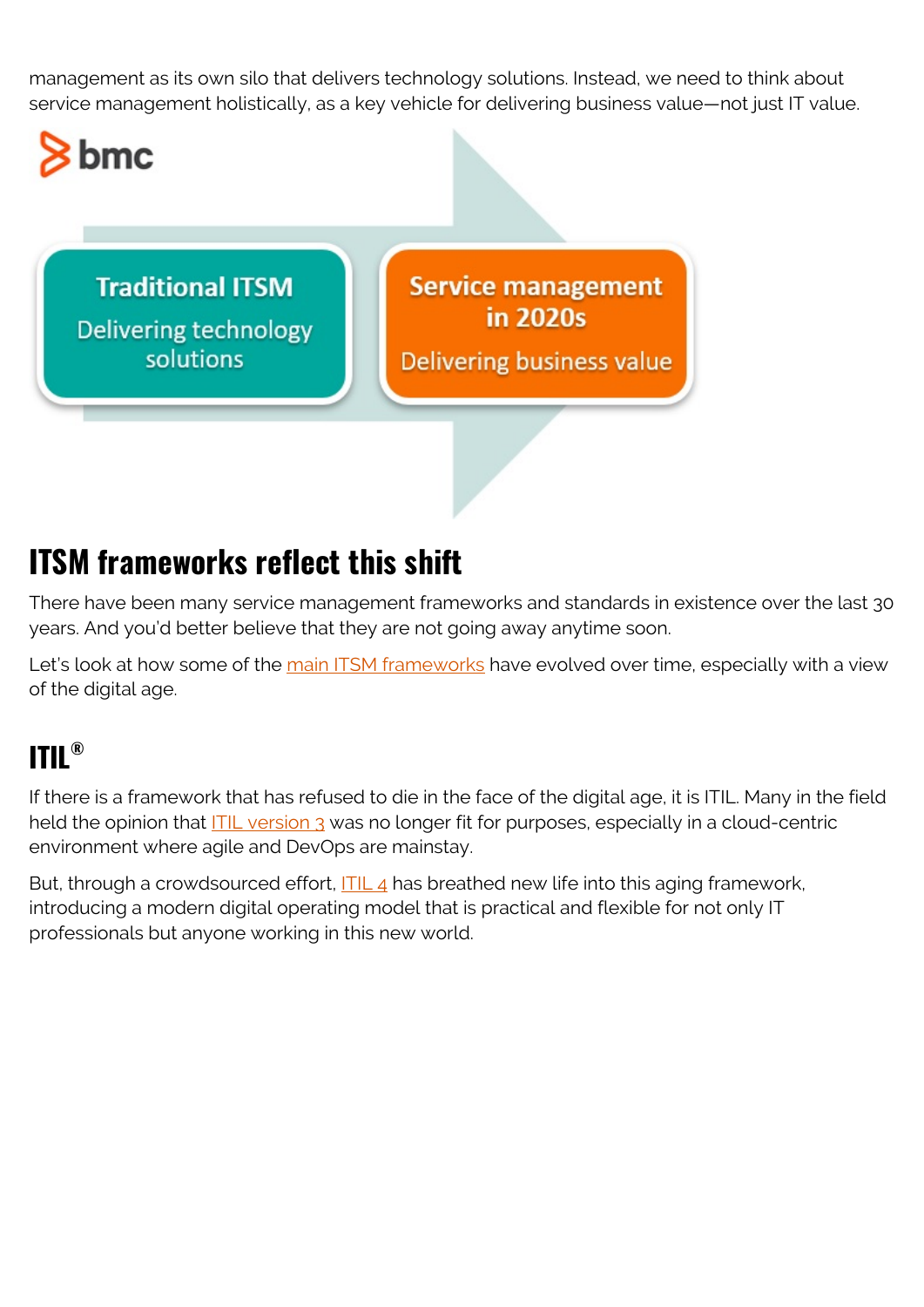

ITIL v3 Service Lifecycle vs ITIL 4 SVS ([Source\)](https://www.axelos.com/itil-4)

Launched in 2019, the main changes in ITIL 4 include:

- Replacing the service lifecycle with a [service value system \(SVS\)](https://blogs.bmc.com/blogs/itil-service-value-system/) that embraces an end-to-end ecosystem for value creation through products and services.
- Introducing a [service value chain model](https://blogs.bmc.com/blogs/itil-service-value-chain/) at the heart of the SVS that is a flexible operating model for the creation, delivery, and continual improvement of services.
- Transitioning from a process-centric approach to practices within the SVS that support the service value chain activities and are anchored in the wider context of customer experience, value streams, and digital transformation.
- Embracing modern practices such as [Agile, Lean,](https://blogs.bmc.com/blogs/design-thinking-vs-lean-vs-agile/) and [DevOps.](https://blogs.bmc.com/blogs/devops-enterprises/)

So far, the response to this update has been positive, with general agreement that ITIL 4 has addressed most of the criticism it faced—especially with the narrow process focus and failure to keep up with modern technology trends.

As more people train and ITIL 4 implementation starts in earnest, we wait to see whether real benefits result and if new challenges will emerge.

([Learn more about how ITIL supports ITSM.](https://blogs.bmc.com/blogs/itsm-or-itil-that-isnt-the-question/))

#### **Download Now: ITIL 4 Best Practice e-Books**

These all-new for 2020 ITIL e-books highlight important elements of ITIL 4 best practices. Quickly understand key changes and actionable concepts, written by ITIL 4 contributors.



[Free Download ›](https://www.bmc.com/forms/itil-free-ebook.html)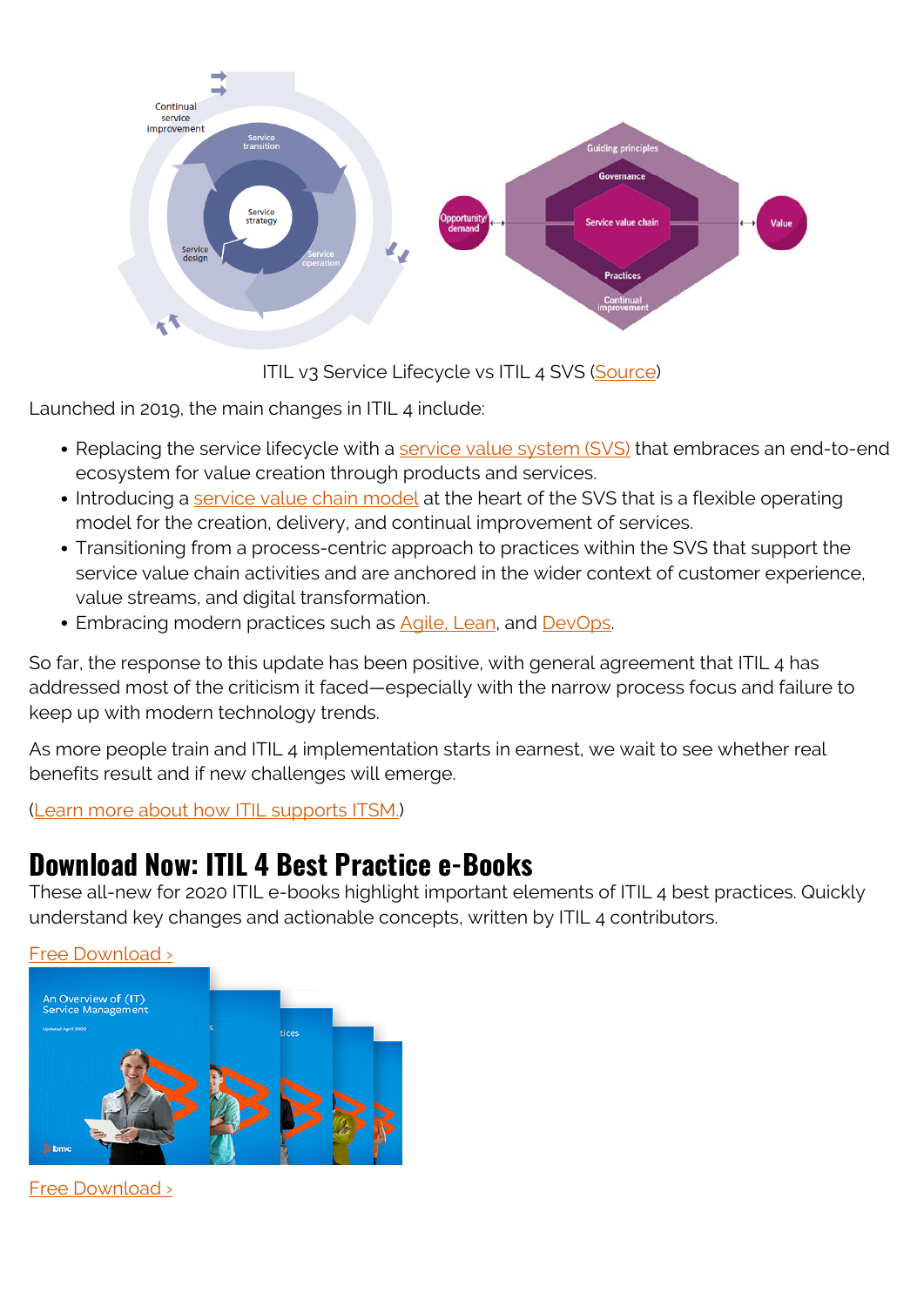#### **ISO 20000**

[ISO/IEC 20000:2018](https://www.iso.org/standard/70636.html) is the current version of the international standard on service management. This is the third version, with the previous versions based on the now obsolete BS 15000 and ITIL v3.

While this standard is general to [enterprise service management](https://blogs.bmc.com/blogs/enterprise-service-management/), as it is developed by a technical committee, it is widely acknowledged as being very applicable to ITSM—despite being process focused, not technology centric.

In the new version, one of the main changes is incorporation of growing trends in service management, including topics such as:

- The commoditization of services
- The management of multiple suppliers by an internal or external service integrator
- The need to determine value of services for customers

In addition, the new version has removed some documented information requirements, detail requirements such as CMDB, and certain plans. This allows organizations more freedom in meeting the requirements, especially from a technology perspective.

These changes, I believe, are a concerted attempt to:

- Embrace modern ways of working
- Facilitate digital technology enablers such as mobile and cloud
- Ensure different organizations can be certified regardless of where they are in their technology evolution

While statistics are not yet available, it is obvious that ISO would want more organizations to be certified. That's why flexibility is a key driver for this standard.

#### **COBIT**

While [COBIT](https://blogs.bmc.com/blogs/cobit/) isn't formally an IT service management framework, it essentially provides a framework for the governance of information and technology. A closer look at its governance/management objectives and components reveals lots of similarities with ITIL 4 practices and ISO 20000 processes.

[COBIT 2019](https://blogs.bmc.com/blogs/cobit-2019-vs-cobit-5/) is the sixth iteration of this 20-year-old framework. One reason for updating it was to align it to global standards, frameworks, and best practices in order to enhance its relevancy.

One of the main updates is the introduction of focus areas, which describe a certain governance topic, domain, or issue that can be addressed by a collection of governance and management objectives and their components. Some of the focus areas include modern IT trends such as:

- Cybersecurity
- Digital transformation
- Cloud computing
- Privacy
- DevOps

The COBIT 2019 update has designed these focus areas to be open ended. That allows for new focus areas to be added in the future as technology evolves.